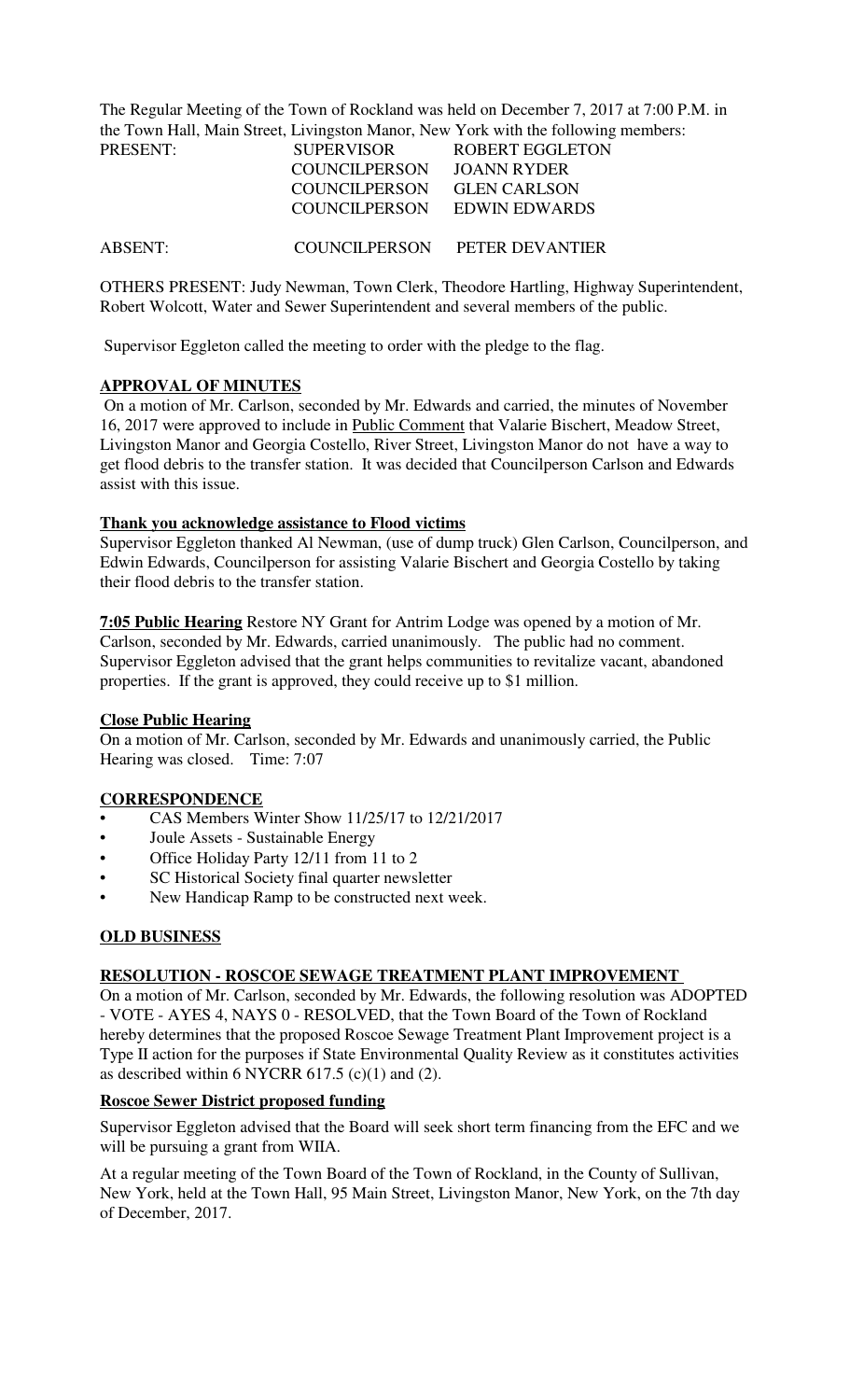### *TOWN OF ROCKLAND, REGULAR MEETING, DECEMBER 7, 2017*

Hon. Robert Eggleton, Supervisor Glen Carlson, Councilperson Peter Devantier, Councilperson Absent Joann Ryder, Councilperson Edwin Edwards, Councilperson

#### In the Matter

of the

Increase and Improvement of Facilities of the Roscoe Sewer District, in the Town of Rockland, in the County of Sullivan, New York, pursuant to Section 202-b of the Town Law

Offered by: Mr. Carlson

Seconded by: Mr. Edwards

#### ORDER CALLING FOR A RESCHEDULED PUBLIC HEARING TO BE HELD ON JANUARY 4, 2018

WHEREAS, the Town Board of the Town of Rockland (herein called the "Town"), in the County of Sullivan, New York, on behalf of the Roscoe Sewer District, in the Town (herein called the "District"), has caused Bipin Gandhi, P.C., an engineer duly licensed by the State of New York (the "Engineer") to prepare a preliminary map, plan and report for the increase and improvement of facilities of the District, consisting of the construction of improvements to the sewage treatment plant facilities, including ancillary and related work in connection therewith, as described in the report prepared by the Engineer; and

WHEREAS, pursuant to the direction of the Town, the Engineer has completed and filed with the Town Board such preliminary map, plan and report for said increase and improvement of facilities of the District and has estimated the total cost thereof to be not in excess of \$2,300,000; and pursuant to the direction of the Town, the Engineer has completed and filed with the Town Board such map, plan and report for said increase and improvement of facilities of the District; and

WHEREAS, the Town Board has given due consideration to the impact that the increase and improvement of the facilities of the District may have on the environment and has complied in every respect with all applicable federal, state and local laws and regulations regarding environmental matters, including compliance with the New York State Environmental Quality Review Act, constituting Article 8 of the Environmental Conservation Law, and has made a final determination pursuant to SEQRA;

Now, therefore, be it

ORDERED that a meeting of the Town Board of the Town be held at the Town Hall, 95 Main Street, Livingston Manor, New York, on the 4th day of January, 2017 at 7:20 o'clock P.M. (Prevailing Time) to consider said increase and improvement of facilities of the District and to hear all persons interested in the subject thereof concerning the same and for such other action on the part of the Town Board with relation thereto as may be required by law; and be it,

FURTHER ORDERED that the Town Clerk publish at least once in the *"Sullivan County Democrat,"* hereby designated as the official newspaper of the Town for such publication, and post on the sign board of the Town maintained pursuant to subdivision 6 of Section 30 of the Town Law, a Notice of such public hearing, in substantially the form appearing in Exhibit A, certified by said Town Clerk, the first publication thereof and said posting to be not less than ten (10) nor more than twenty (20) days before the date of such public hearing.

DATED: December 7, 2017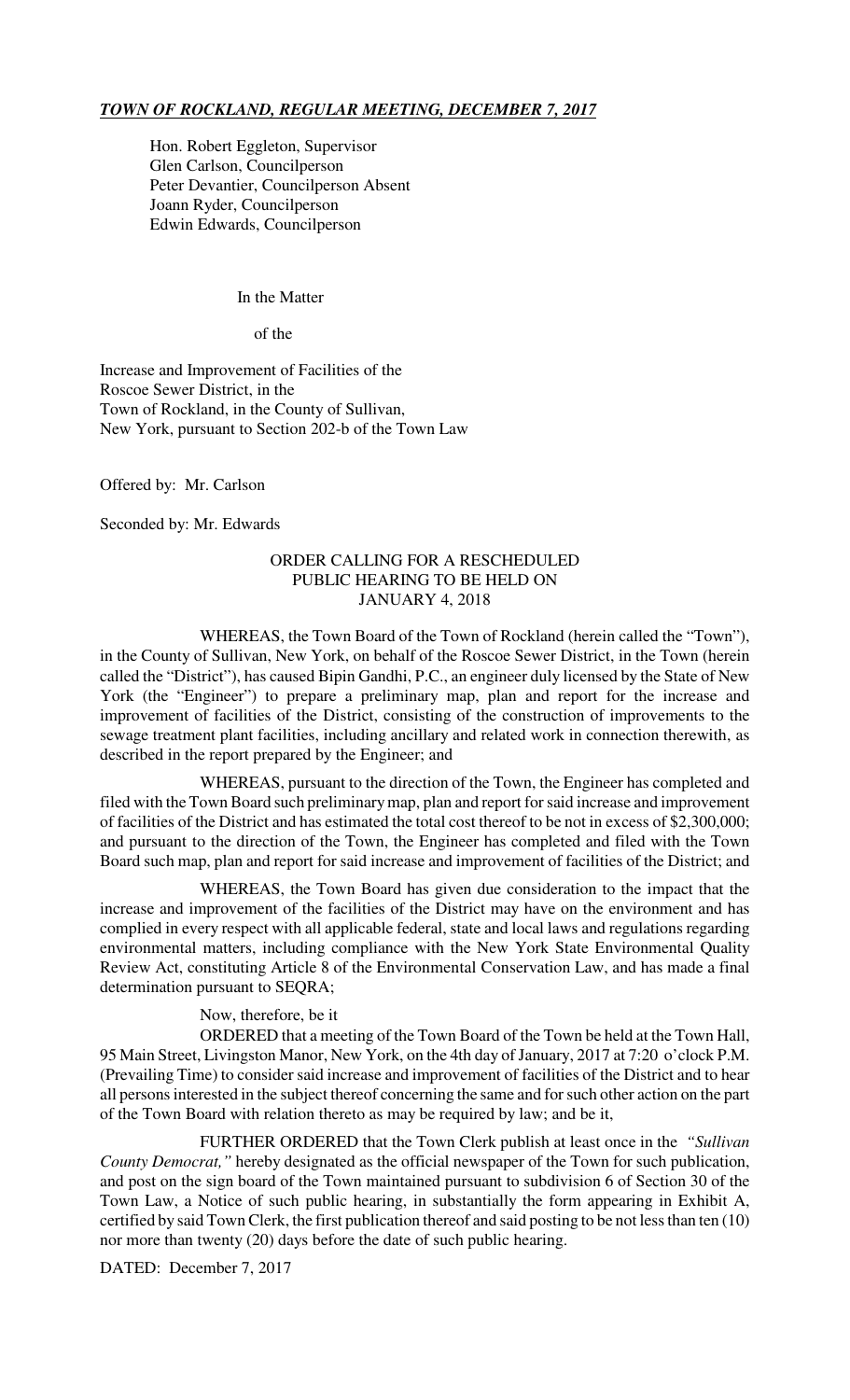# *TOWN OF ROCKLAND, REGULAR MEETING, DECEMBER 7, 2017*

The adoption of the foregoing Order was duly put to a vote on roll call, which resulted as follows:

| Supervisor Robert Eggleton         | voting | Aye    |
|------------------------------------|--------|--------|
| Councilperson Glen Carlson         | voting | Aye    |
| Councilperson Peter Devantier      | voting | Absent |
| Councilperson Joann Ryder          | voting | Aye    |
| Councilperson Edwin Edwards voting |        | Aye    |

# **Renaissance Partnership Grant**

Supervisor Eggleton advised that the Town should have enough work to submit as our inkind match for said grant. He will send a letter of interest by the  $15<sup>th</sup>$  of December.

# **NEW BUSINESS**

### **Resolution - Sullivan County Snow & Ice Contract**

The following resolution was duly moved by Mr. Carlson, seconded by Mr. Edwards and adopted: **WHEREAS,** the County of Sullivan and the Town of Rockland entered into contract for Snow and Ice control on County Roads from July 1, 2015 through June 30, 2018;

**WHEREAS,** the contract states the Town will be paid the amount Sullivan County received from the State of New York for snow and ice control on state highways the previous snow and ice season; and

**WHEREAS,** the County of Sullivan was paid the rate of \$5,684.32 per centerline mile for the 2016-17 contract year; and

**WHEREAS,** said section of Highway Law of the State of New York requires the approval by resolution of each of the legislative bodies of such County, Towns;

**NOW, THEREFORE, BE IT RESOLVED,** that the County of Sullivan pay the amount of \$5,684.32 per centerline mile for two lane highways and \$8,526.48 for three lane highways to the Town for the contract year July 1, 2017-June 30, 2018.

# **PRESENT/ VOTING**

Supervisor Eggleton Yes

Councilperson Carlson Yes

Councilperson Ryder Yes

Councilperson Edwards Yes

# **RESOLUTION SUPPORTING THE REHABILITATION OF THE HISTORIC ANTRIM LODGE IN ROSCOE AND CORRESPONDING RESTORE NY GRANT APPLICATION**

A complete copy of said resolution follows the minutes.

### **PROPOSED ZONING LAW FOR LONG /SHORT TERM MOTEL STAYS**

There was discussion on a proposed law for long/short term motel stays. Said proposed ordinance was presented to Ken Klein, Town Attorney by Glenn Gabbard, Code Enforcement Officer. The Board members were also given a copy to review before action is taken.

**Supervisors Monthly report** was presented. Motion by Mr. Carlson, seconded by Mr. Edwards, to accept the Supervisor's monthly report. 4 AYES - Carried

### **Census information**

Recently a resident was asked for census information. Supervisor Eggleton will check into the legality on this matter.

# **DEPARTMENT HEADS**

**Ted Hartling, Highway Superintendent** reported that he has two old Kenworths that will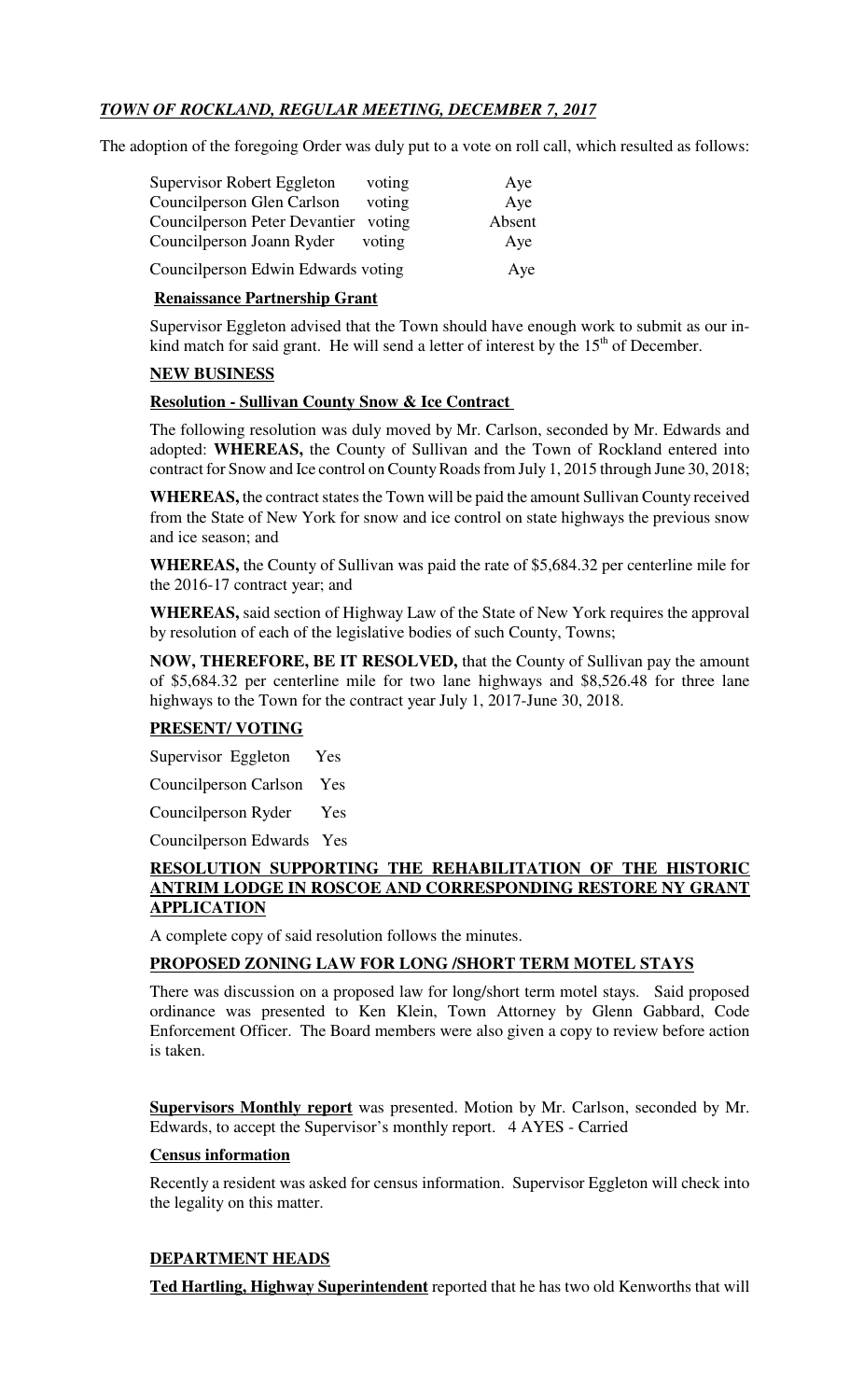# *TOWN OF ROCKLAND, REGULAR MEETING, DECEMBER 7, 2017*

be place on the online auction. He also is looking to replaced 1985 Komatsu loader. The cost of a new one cost approximately \$150,000.

# **RESOLUTION - APPROVAL ON PURCHASE OF NEW LOADER**

On a motion of Mr. Edwards, seconded by Ms. Ryder and carried unanimously, to approve the purchase of a new loader for the Highway Department with the use of fund balance monies.

**Bob Wolcott, Water and Sewer Superintendent** reported that they had to make repairs to the Rockland Road pump station generator due to damage from mice. They also have been working locating and shutting water off. The new sewer plant recently had an inspection with a new DEC inspector from White Plains.

# **APPROVAL OF BILLS**

On a motion of Mr. Carlson, seconded by Ms. Ryder, the following resolution was ADOPTED - VOTE - AYES 4, NAYS 0- RESOLVED - to approve the bills on the abstract #23 in the following amounts:

| <b>General Fund</b>   | 400 to 431 | \$49,092.96 |
|-----------------------|------------|-------------|
| Highway               | 358 to 385 | 47,577.56   |
| Liv. Manor Sewer      | 170 to 177 | 2,952.77    |
| Roscoe Rockland Water | 149 to 159 | 4,330.50    |
| Liv Manor Water       | 155 to 167 | 6,060.38    |
| Roscoe Sewer          | 149 to 161 | 5,784.22    |
| Roscoe Rockland Light | 43 to 44   | 1,879.97    |
| Hazel Park Light      | 23         | 46.65       |
| Liv. Manor Light      | 23         | 1,570.81    |
| Orchard St. Cemetery  | 7          | 1,000.00    |

# **PUBLIC COMMENT** None

# **ADJOURNMENT**

On a motion of Mr. Carlson, seconded by Ms. Ryder, and carried, the meeting was adjourned at 7:50 P.M.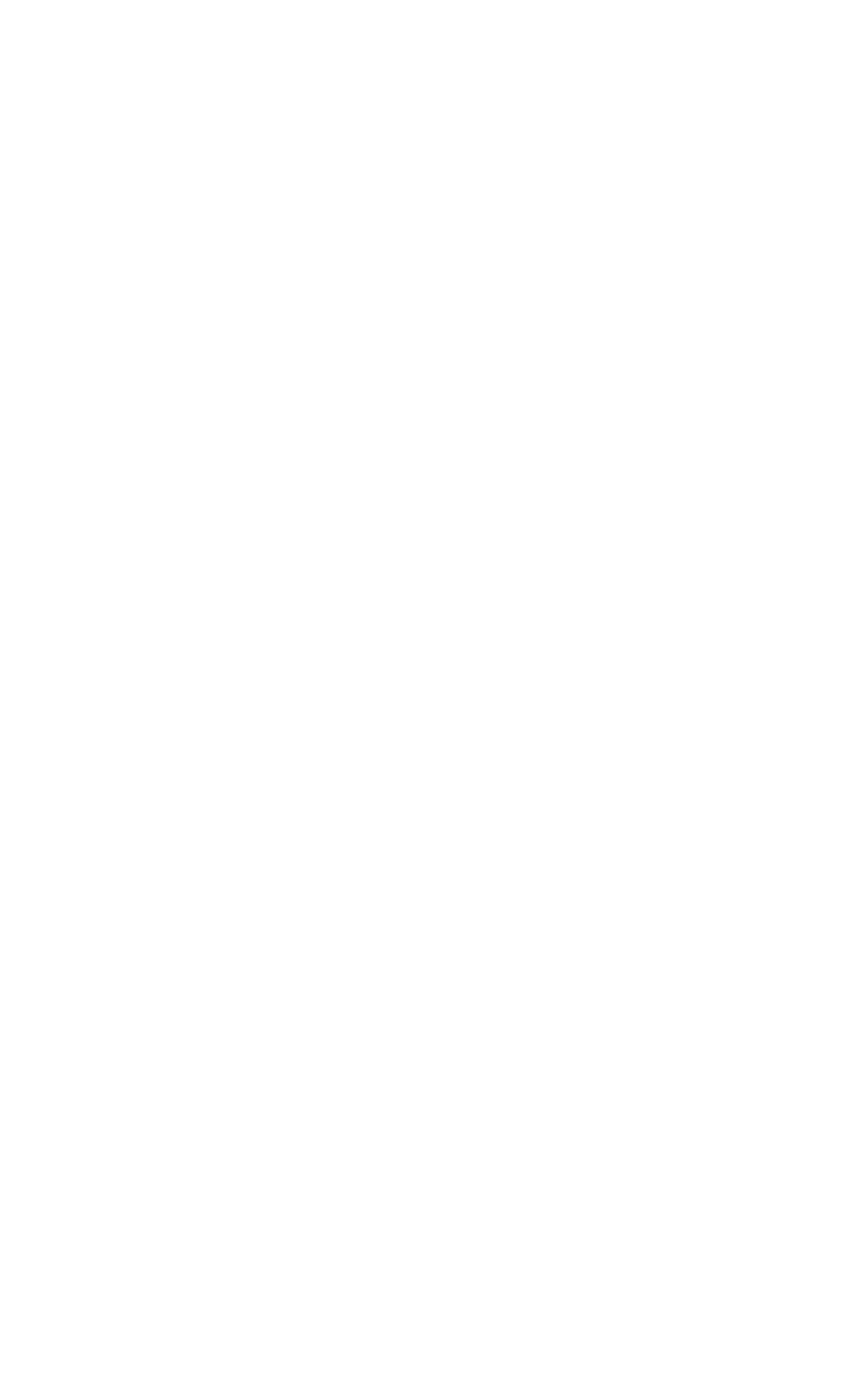### **Renaissance Partnership Grant**

Supervisor Eggleton advised that the Town should have enough work to submit as our in-kind match for said grant. He will send a letter of interest by the  $15<sup>th</sup>$  of December.

# **NEW BUSINESS**

# **Resolution - Sullivan County Snow & Ice Contract**

The following resolution was duly moved by Mr. Carlson, seconded by Mr. Edwards and adopted: **WHEREAS,** the County of Sullivan and the Town of Rockland entered into contract for Snow and Ice control on County Roads from July 1, 2015 through June 30, 2018;

**WHEREAS,** the contract states the Town will be paid the amount Sullivan County received from the State of New York for snow and ice control on state highways the previous snow and ice season; and

**WHEREAS,** the County of Sullivan was paid the rate of \$5,684.32 per centerline mile for the 2016-17 contract year; and

**WHEREAS,** said section of Highway Law of the State of New York requires the approval by resolution of each of the legislative bodies of such County, Towns;

**NOW, THEREFORE, BE IT RESOLVED,** that the County of Sullivan pay the amount of \$5,684.32 per centerline mile for two lane highways and \$8,526.48 for three lane highways to the Town for the contract year July 1, 2017-June 30, 2018.

### **PRESENT/ VOTING**

Supervisor Eggleton Yes Councilperson Carlson Yes Councilperson Ryder Yes

Councilperson Edwards Yes

**RESOLUTION SUPPORTING THE REHABILITATION OF THE HISTORIC ANTRIM LODGE IN ROSCOE AND CORRESPONDING RESTORE NY GRANT APPLICATION**

A complete copy of said resolution follows the minutes.

### **PROPOSED ZONING LAW FOR LONG /SHORT TERM MOTEL STAYS**

There was discussion on a proposed law for long/short term motel stays. Said proposed ordinance was presented to Ken Klein, Town Attorney by Glenn Gabbard, Code Enforcement Officer. The Board members were also given a copy to review before action is taken.

**Supervisors Monthly report** was presented. Motion by Mr. Carlson, seconded by Mr. Edwards, to accept the Supervisor's monthly report. 4 AYES - Carried

### **Census information**

Recently a resident was asked for census information. Supervisor Eggleton will check into the legality on this matter.

### **DEPARTMENT HEADS**

**Ted Hartling, Highway Superintendent** reported that he has two old Kenworths that will be place on the online auction. He also is looking to replaced 1985 Komatsu loader. The cost of a new one cost approximately \$150,000.

# **RESOLUTION - APPROVAL ON PURCHASE OF NEW LOADER**

On a motion of Mr. Edwards, seconded by Ms. Ryder and carried unanimously, to approve the purchase of a new loader for the Highway Department with the use of fund balance monies.

**Bob Wolcott, Water and Sewer Superintendent** reported that they had to make repairs to the generator due to damage from mice. They also have been working locating and shutting water off. The new sewer plant recently had an inspection with a new inspector from White Plains.

# *REGULAR MEETING, TOWN OF ROCKLAND, DECEMBER 7, 2017*

### **APPROVAL OF BILLS**

On a motion of Mr. Carlson, seconded by Ms. Ryder, the following resolution was ADOPTED - VOTE - AYES 4, NAYS 0- RESOLVED - to approve the bills on the abstract #23 in the following amounts: